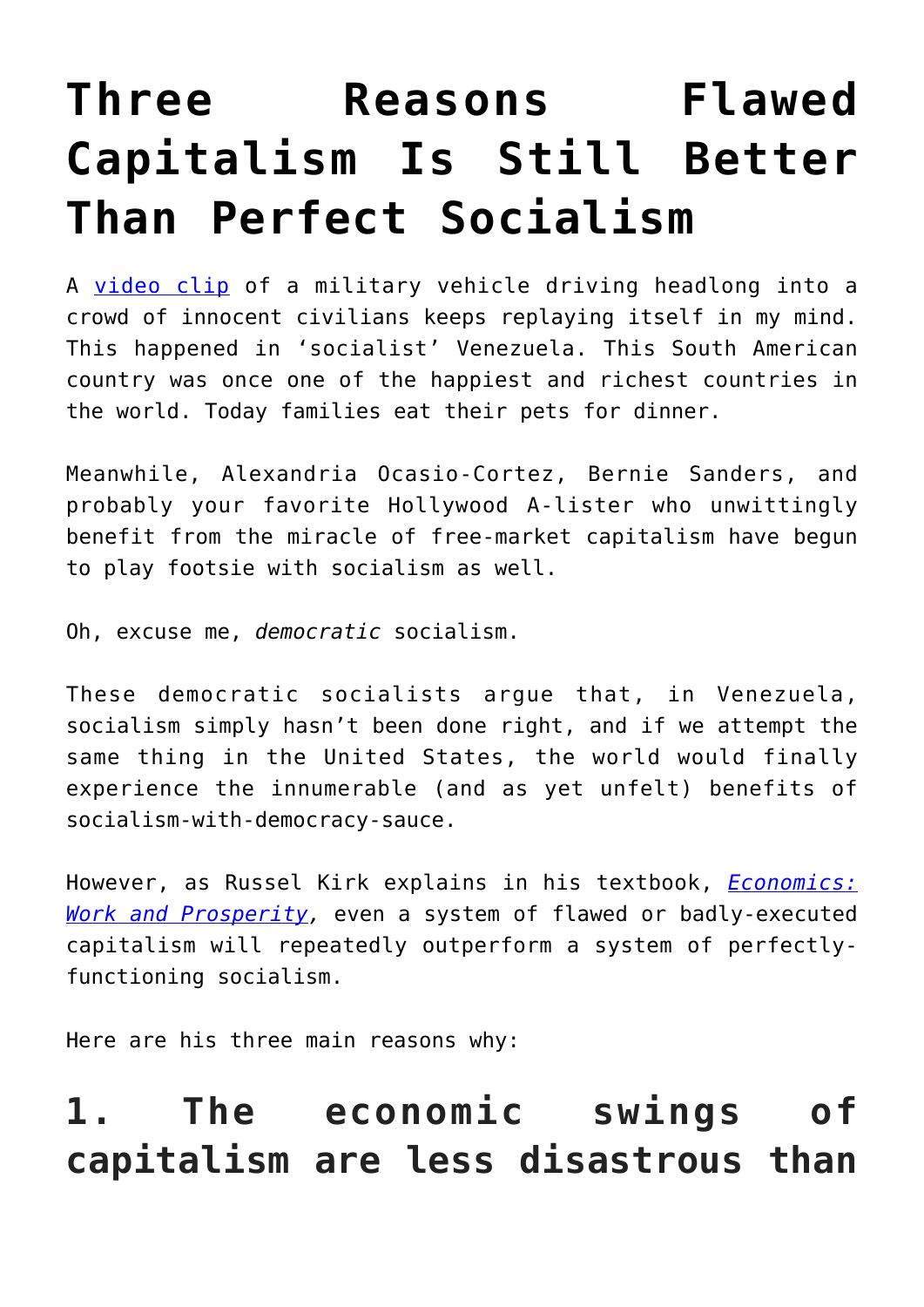### **the power of socialism.**

While capitalist nations do live with a certain amount of fear and uncertainty (born of the constant swing of the business cycle), this roller-coaster is predictable. A market economy does have periods of recession, and even depression, but in the end it will always right itself.

The demon-drop of pure socialism, however, is not predictable. The concentrated power of command economies, like those heavily influenced by socialism, inevitably fall into absurd levels of inflation, corruption, and debt because of the poor decisions of their all-powerful leaders.

#### As Kirk tells us:

*Command economies… try to limit the effects of the business cycle through force, but the result is usually constant poverty — a condition that is worse than the recession and depressions experienced in the market economy.*

# **2. There's no such thing as a free lunch.**

In our digital age, it's easy to forget that money isn't purely imaginary. In order to have value, money has to have backing in the form of labor, precious metals, capital, or some similar goods. If not immediately and tangibly backed, this money takes the form of debt.

The current debt of the United States is [upwards of 22](https://www.cnbc.com/2019/02/13/that-22-trillion-national-debt-number-is-huge-but-heres-what-it-really-means.html) [trillion dollars](https://www.cnbc.com/2019/02/13/that-22-trillion-national-debt-number-is-huge-but-heres-what-it-really-means.html) — which pretty much proves that we need to give ourselves a little spending intervention. At the very least, the further debt and inflation that would come from socialistic policies seems to be the last thing our country needs at the moment. Kirk comments: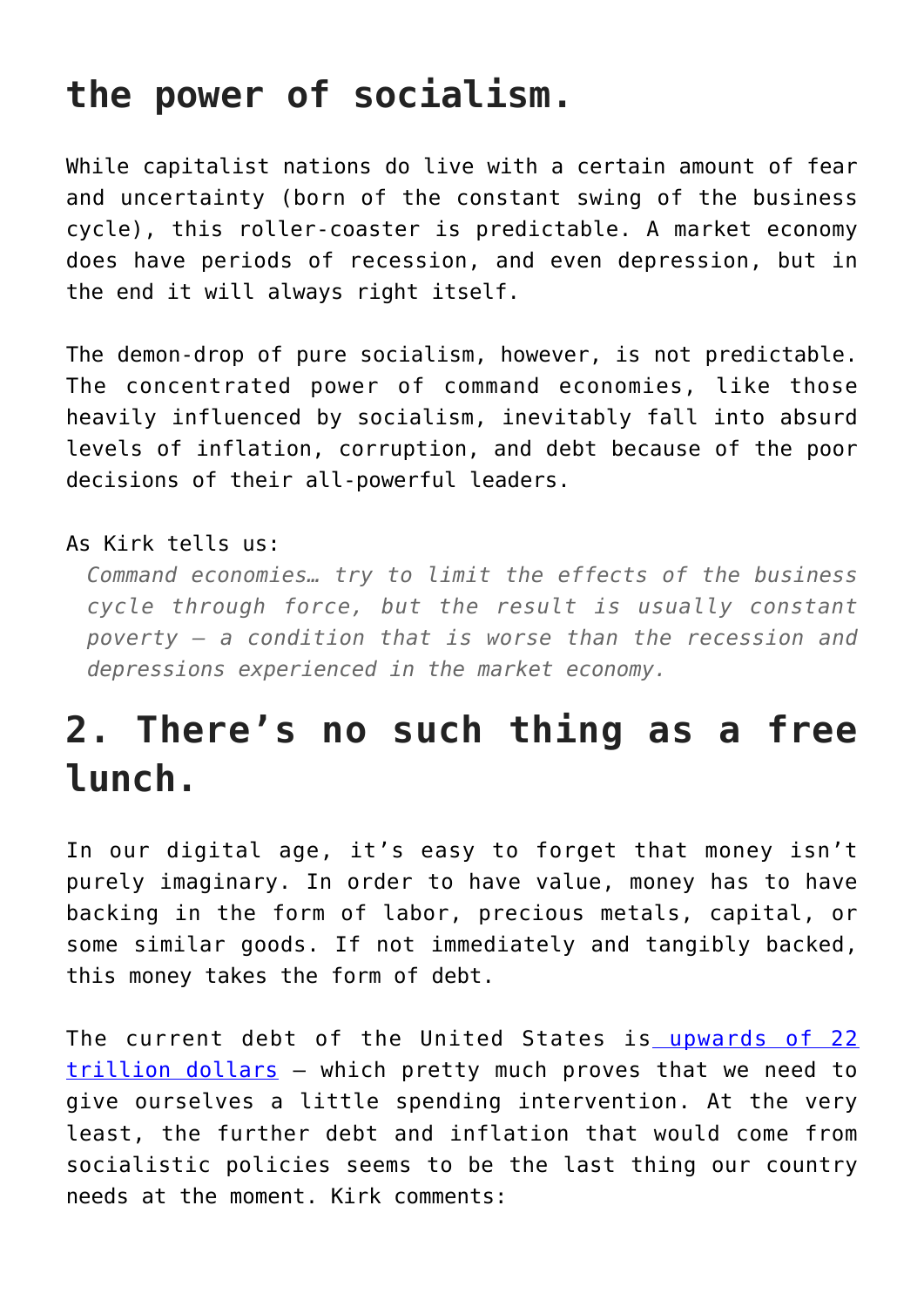*No government is independently wealthy: in order to back its welfare programs, a government has to raise its taxes, print more money (an indirect form of taxation), or borrow funds. When a government offers social programs, it can be hard for the nation's citizens to understand that they themselves will have to pay, whether directly or indirectly, for everything their government gives out.*

## **3. The government controls what it buys.**

The basic concept of blackmail works like this: If you own (or control) that which another person desperately needs, you essentially own (or control) that person himself. Now while socialist leaders seem to be woefully unaware of the basic principles of debt and inflation, they know everything about blackmail.

As government bureaucracies extend their tentacles to lend needy Americans a helping hand (mostly through the service of welfare programs) it also extends a certain amount of control over those same Americans because it gains control over goods which those Americans desperately need.

#### As Kirk comments:

*Once a nation's citizens have become accustomed to thinking that it is the government's obligation to take care of them, it is hard for them to realize how dependent they have become on the government and how many of their personal liberties have been slowly dissolved away.*

With the example of suffering Venezuelans right before their eyes, it seems incredible that so many Americans are still buying into the promises of socialism. Although it is flawed, Americans might do well to consider that their economic system of free market capitalism may be their saving grace from